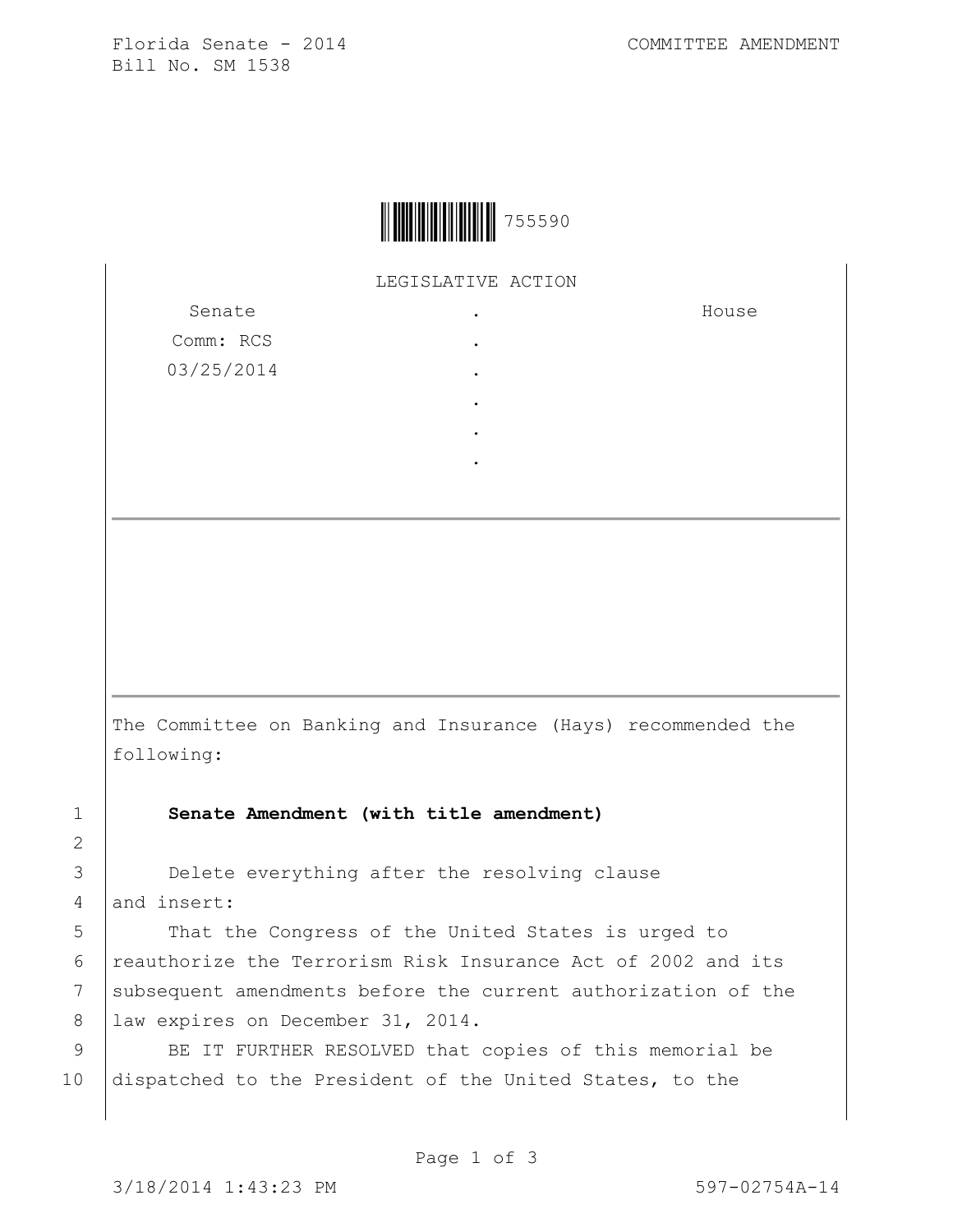Florida Senate - 2014 COMMITTEE AMENDMENT Bill No. SM 1538

**|| ||| ||| ||| ||| ||| ||| ||** 755590

11 President of the United States Senate, to the Speaker of the 12 United States House of Representatives, and to each member of 13 the Florida delegation to the United States Congress. 14 15 |================= T I T L E A M E N D M E N T ================ 16 And the title is amended as follows: 17 Delete everything before the resolving clause 18 and insert: 19 A bill to be entitled 20 A memorial to the Congress of the United States, 21 urging Congress to reauthorize the Terrorism Risk 22 | Insurance Act of 2002 as subsequently amended. 23 24 WHEREAS, the United States of America continues to be 25 engaged in a continuing war against terrorism, and the threat of 26 future domestic terrorist attacks remains, and 27 WHEREAS, in future acts of terrorism, terrorists may employ 28 the use of unconventional weapons, including nuclear, 29 biological, chemical, or radiological weapons, which could 30 result in a significant number of casualties, or a cybersecurity 31 attack, which could significantly impair the nation's critical 32 cyber and communications networks and infrastructure, and 33 WHEREAS, Congress enacted the Terrorism Risk Insurance Act 34 of 2002 in order to provide a transparent system of shared 35 public and private compensation for certain insured losses 36 resulting from a certified act of terrorism through the 37 Terrorism Risk Insurance Program, and 38 WHEREAS, Congress reauthorized the Terrorism Risk Insurance 39 Act of 2002 in 2005 and 2007 to maintain the ability of insurers